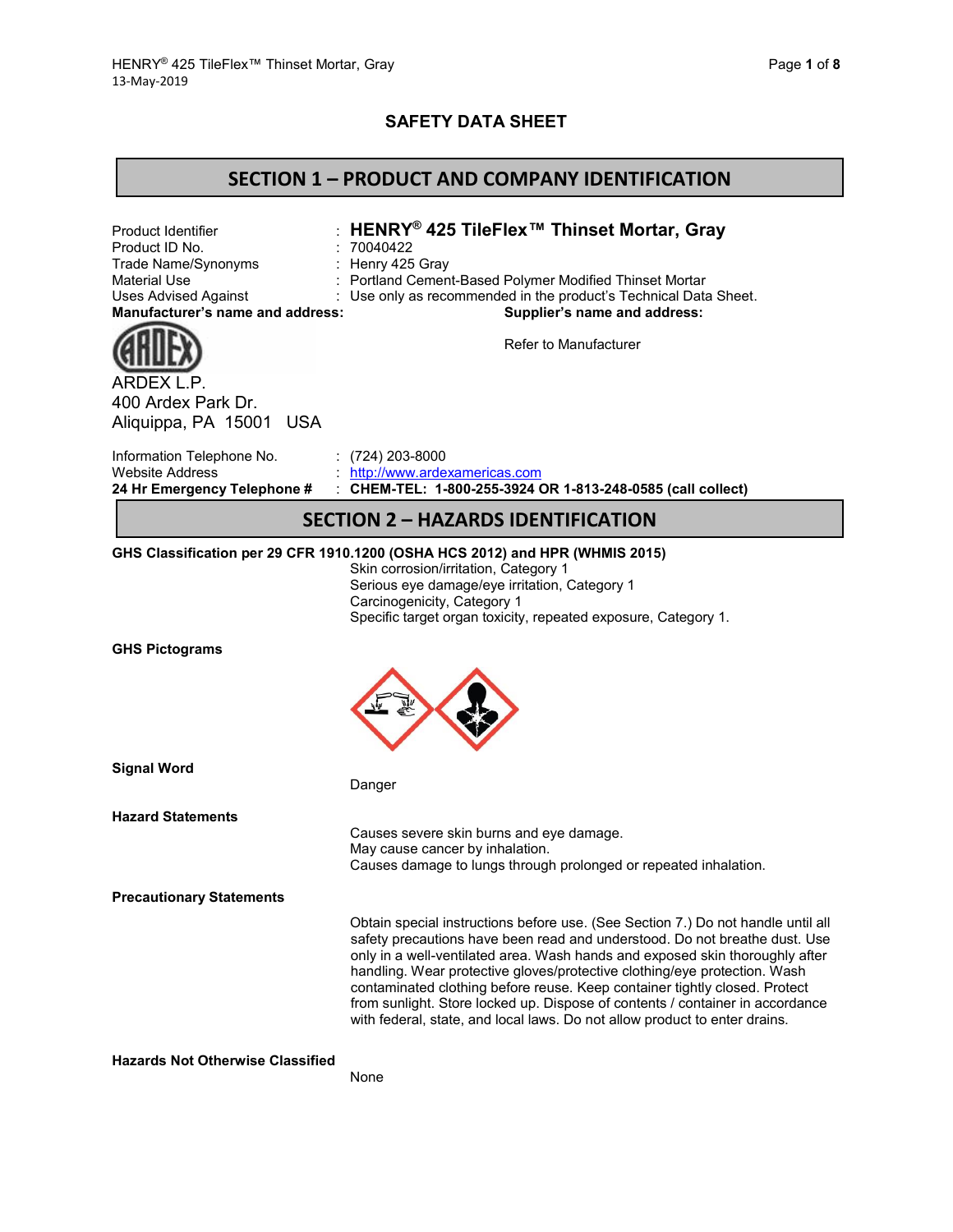**% With Unknown Acute Toxicity** : Up to 96% by weight of this product consists of ingredients with unknown acute toxicity.

# **SECTION 3 – COMPOSITION/INFORMATION ON INGREDIENTS**

| Ingredients                | CAS#       | % (by weight) |
|----------------------------|------------|---------------|
| Crystalline silica, quartz | 14808-60-7 | $30 - 60$     |
| Portland cement            | 65997-15-1 | $30 - 60$     |
| VA/E copolymer             | 24937-78-8 | $1 - 5$       |

The exact percentages of the ingredients have been withheld by the manufacturer as trade secrets.

| <b>SECTION 4 - FIRST AID MEASURES</b>   |                                                                                                                                                                                                                                                                                                                                                                  |  |  |  |
|-----------------------------------------|------------------------------------------------------------------------------------------------------------------------------------------------------------------------------------------------------------------------------------------------------------------------------------------------------------------------------------------------------------------|--|--|--|
| General                                 | : Call a Poison Center or doctor if you feel unwell.                                                                                                                                                                                                                                                                                                             |  |  |  |
| <b>Inhalation</b>                       | : Remove person to fresh air and keep at rest in a position comfortable for<br>breathing. Get medical attention.                                                                                                                                                                                                                                                 |  |  |  |
| <b>Skin contact</b>                     | Remove contaminated clothing. Flush affected skin with water. If irritation or<br>rash occurs, seek medical attention/advice.                                                                                                                                                                                                                                    |  |  |  |
| Eye contact                             | Rinse cautiously with water for several minutes. Remove contact lenses, if<br>present and easy to do. Continue rinsing. Get medical attention.                                                                                                                                                                                                                   |  |  |  |
| Ingestion                               | Rinse mouth. Do NOT induce vomiting. Call a POISON CENTER or<br>doctor/physician if you feel unwell.                                                                                                                                                                                                                                                             |  |  |  |
| <b>Notes for Physician</b>              | : Treat symptomatically.                                                                                                                                                                                                                                                                                                                                         |  |  |  |
|                                         | Signs and symptoms of short-term (acute) exposure                                                                                                                                                                                                                                                                                                                |  |  |  |
| Inhalation                              | : Symptoms may include coughing and shortness of breath.                                                                                                                                                                                                                                                                                                         |  |  |  |
| <b>Skin</b>                             | Symptoms may include redness and itching. Contact with wet material, or<br>moist areas of skin, causes skin burns. Skin thickening, cracking, or fissuring<br>may occur.                                                                                                                                                                                         |  |  |  |
| Eyes                                    | : Direct contact may strongly irritate or burn the eyes. Could cause blindness.                                                                                                                                                                                                                                                                                  |  |  |  |
| Ingestion                               | : Symptoms such as gastric pain, nausea, vomiting, and diarrhea may occur.                                                                                                                                                                                                                                                                                       |  |  |  |
| Effects of long-term (chronic) exposure |                                                                                                                                                                                                                                                                                                                                                                  |  |  |  |
|                                         | Prolonged inhalation may cause adverse lung effects with symptoms including<br>coughing and shortness of breath. Repeated or prolonged inhalation of fine<br>dusts may cause severe scarring of the lungs, a disease called silicosis, and<br>alveolar proteinosis (lower lung disease). Silicosis has been linked to kidney<br>damage and autoimmune disorders. |  |  |  |
|                                         | Indication of need for immediate medical attention or special treatment                                                                                                                                                                                                                                                                                          |  |  |  |
|                                         | : Difficulty breathing persists after removing the person to fresh air.<br>Any burn to the skin.<br>Any exposure to the eye which causes irritation.<br>Ingestion.                                                                                                                                                                                               |  |  |  |
|                                         | <b>SECTION 5 - FIRE FIGHTING MEASURES</b>                                                                                                                                                                                                                                                                                                                        |  |  |  |

| Suitable extinguishing media   | : Carbon dioxide, dry chemical powder, foam.                                                                                                    |
|--------------------------------|-------------------------------------------------------------------------------------------------------------------------------------------------|
| Unsuitable extinguishing media | Water. Water will damage the paper bags. Contact of the product with water<br>will form caustic alkaline material.                              |
|                                | Hazardous combustion products: Calcium oxide, calcium oxalate, acetic acid, formic acid, formaldehydes,<br>carbon monoxide, and carbon dioxide. |

**Special fire-fighting procedures/equipment**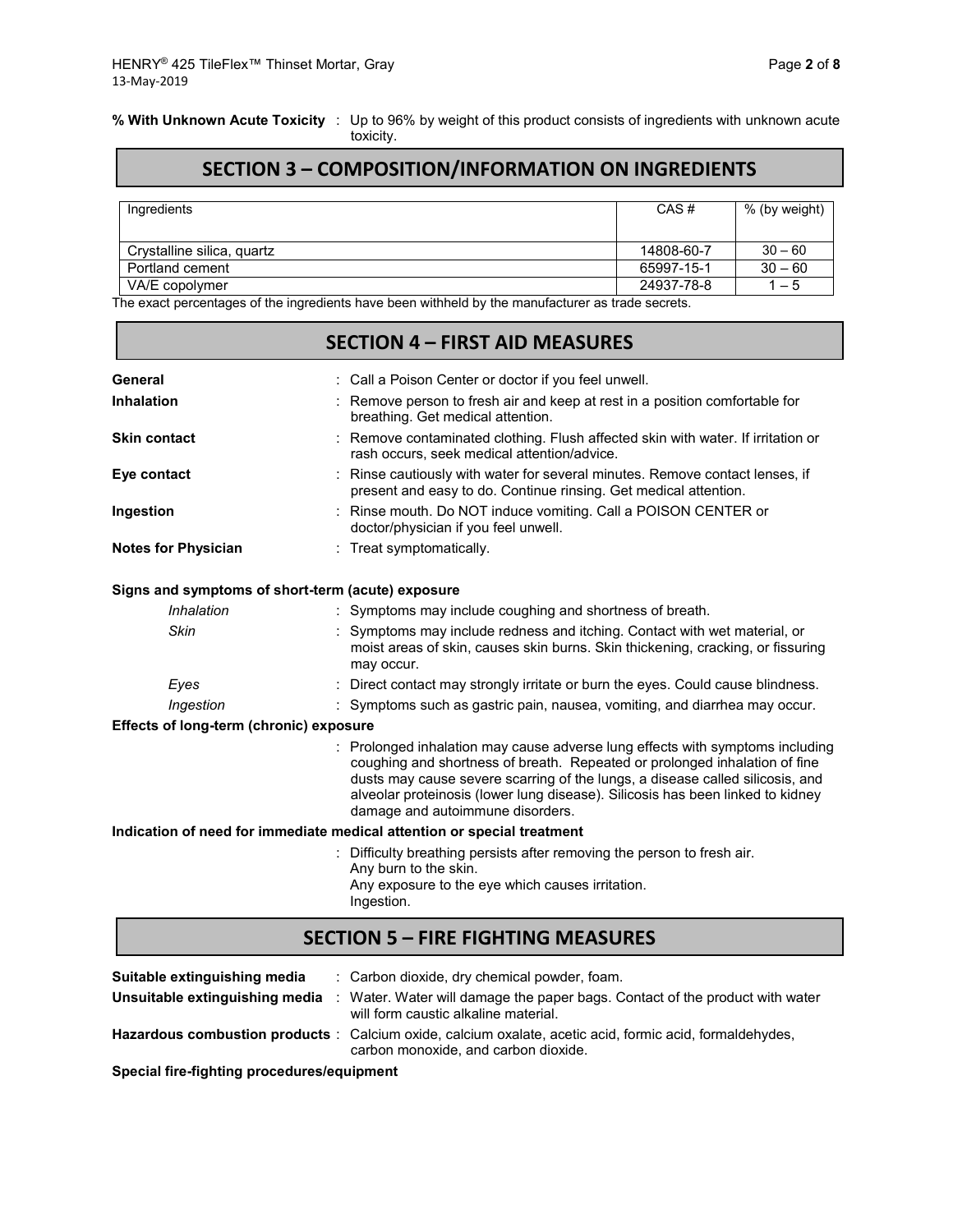|                                         | : Firefighters should wear proper protective equipment and self-contained<br>breathing apparatus with full face piece operated in positive pressure mode.<br>Move containers from fire area if safe to do so. |
|-----------------------------------------|---------------------------------------------------------------------------------------------------------------------------------------------------------------------------------------------------------------|
| <b>Environmental precautions</b>        | : Do not allow material to enter drains or contaminate ground water system.                                                                                                                                   |
| Fire hazards/conditions of flammability |                                                                                                                                                                                                               |
|                                         | : Product is not flammable. Packaging is paper and plastic.                                                                                                                                                   |
|                                         | Flammability classification (OSHA 29 CFR 1910.1200, WHMIS 2015)                                                                                                                                               |

: Not flammable

# **SECTION 6 – ACCIDENTAL RELEASE MEASURES**

| <b>Personal precautions</b>                           | : Restrict access to area until completion of clean-up. All persons dealing with<br>clean-up should wear the appropriate chemically protective equipment.                                                                                                                                                                                                       |  |  |
|-------------------------------------------------------|-----------------------------------------------------------------------------------------------------------------------------------------------------------------------------------------------------------------------------------------------------------------------------------------------------------------------------------------------------------------|--|--|
| <b>Protective equipment</b>                           | : Refer to Section 8 for additional information on acceptable personal protective<br>equipment.                                                                                                                                                                                                                                                                 |  |  |
| <b>Emergency Procedures</b>                           | : This product does not contain chemicals requiring EPA notification for spills. In<br>case of a chemical spill, call the emergency telephone number listed in Section<br>1.                                                                                                                                                                                    |  |  |
|                                                       | US CERCLA Reportable quantity (RQ): None reported.                                                                                                                                                                                                                                                                                                              |  |  |
| Methods and materials for containment and cleaning up |                                                                                                                                                                                                                                                                                                                                                                 |  |  |
|                                                       | : Ventilate area of release. Stop spill or leak at source if safely possible. Contain<br>material, preventing it from entering sewer lines or waterways. Using HEPA<br>vacuum, or other dustless methods, gather up spilled material and place in<br>suitable container for later disposal (see Section 13). Notify the appropriate<br>authorities as required. |  |  |
| <b>Prohibited materials</b>                           | : Avoid adding water. This product becomes alkaline when wet.                                                                                                                                                                                                                                                                                                   |  |  |
| <b>Environmental precautions</b>                      | : Do not allow product to enter drains or waterways. Do not allow material to<br>contaminate ground water system.                                                                                                                                                                                                                                               |  |  |
| <b>Reference to other sections</b>                    | : See Section 13 for disposal information.                                                                                                                                                                                                                                                                                                                      |  |  |

# **SECTION 7 – HANDLING AND STORAGE**

| <b>Special instructions</b><br>Safe handling procedures | : Use ventilation to control levels of dust in the work area.<br>: Wear chemically resistant protective equipment during handling. Use in a<br>well-ventilated area. Training the workers on the potential health hazards<br>associated with product dust is important. Secondary inhalation exposures<br>could occur when cleaning equipment, or when removing or laundering the<br>clothing. Do not breathe dust. Avoid and control operations which create dust.<br>Keep containers tightly closed when not in use. Wash hands and exposed skin<br>thoroughly after handling. |
|---------------------------------------------------------|----------------------------------------------------------------------------------------------------------------------------------------------------------------------------------------------------------------------------------------------------------------------------------------------------------------------------------------------------------------------------------------------------------------------------------------------------------------------------------------------------------------------------------------------------------------------------------|
| <b>Storage requirements</b>                             | : Store in a cool, dry place. Store away from heat and open flame. Avoid storing<br>in direct sunlight. Store in original container. Keep tightly closed when not in<br>use. Store locked up. Keep out of reach of children.                                                                                                                                                                                                                                                                                                                                                     |
| Incompatible materials                                  | : Keep away from strong acids and oxidizing agents. (See Section 10.)                                                                                                                                                                                                                                                                                                                                                                                                                                                                                                            |
| Special packaging materials                             | : Always keep in containers made of the same materials as the supply<br>container.                                                                                                                                                                                                                                                                                                                                                                                                                                                                                               |

### **SECTION 8 – EXPOSURE CONTROLS AND PERSONAL PROTECTION**

**Permissible Exposure Limits** : No exposure limits have been established for the product itself. Below are exposure limits for the components in the product.

| _ımıt<br>i hreshold.<br>Values | ៱៱៰ ៹<br>UMJ<br>$\bm{\pi}$ | <b>ACGIH</b><br>1 L. | OSHA PEI<br>-- |
|--------------------------------|----------------------------|----------------------|----------------|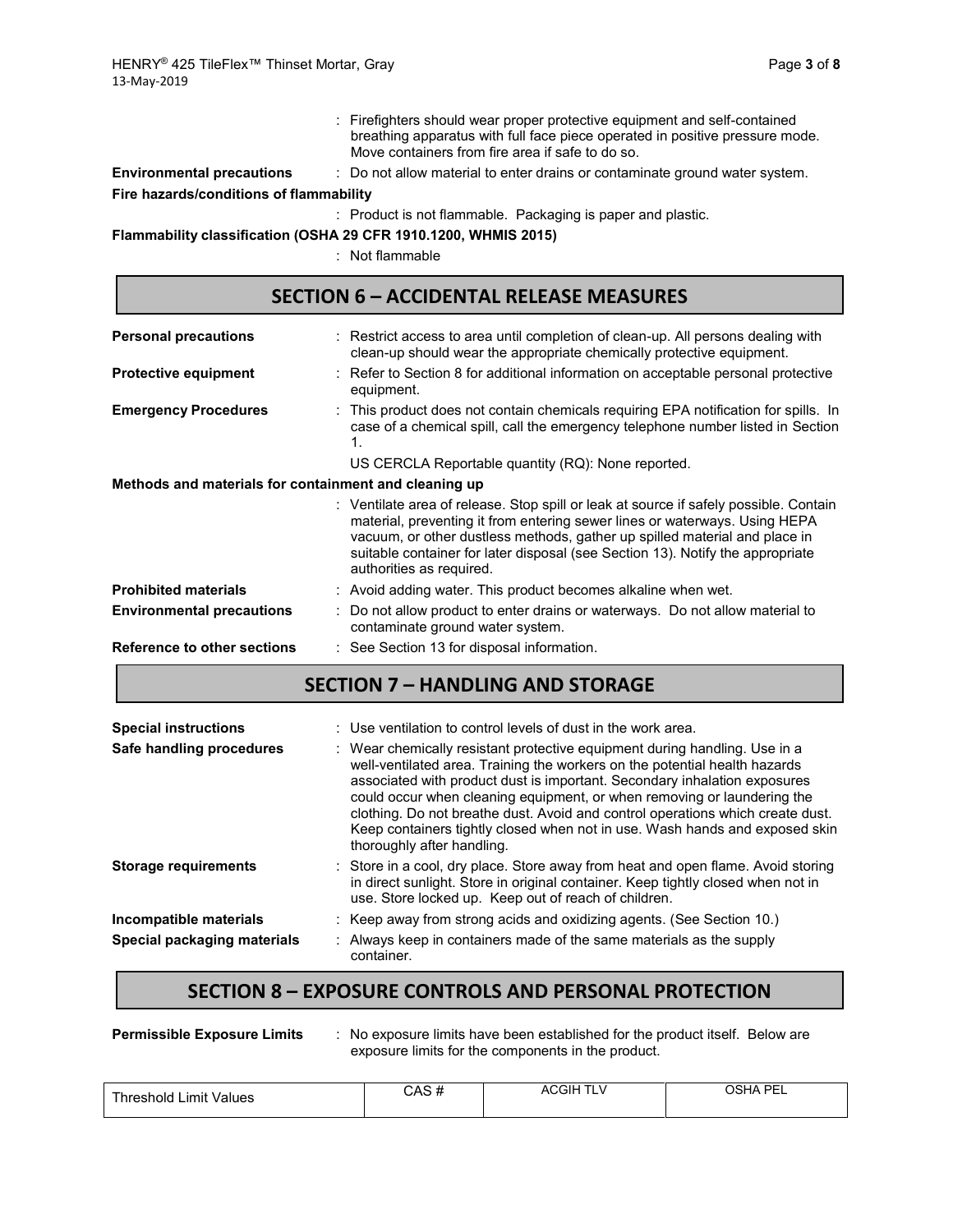| for the Ingredients        |            | <b>TWA</b>                                                                            | <b>STEL</b> | <b>PEL</b>                                                                   | <b>STEL</b> |
|----------------------------|------------|---------------------------------------------------------------------------------------|-------------|------------------------------------------------------------------------------|-------------|
| Portland cement            | 65997-15-1 | 1 mg/m $3$<br>(respirable,<br>no asbestos<br>and<br>$< 1\%$<br>crystalline<br>silica) | N/Av        | 15 mg/m $3$<br>(Total dust);<br>5 mg/m $3$<br>(respirable)                   | N/Av        |
| Crystalline silica, quartz | 14808-60-7 | $0.025$ mg/m3<br>(respirable<br>fraction)                                             | N/Av        | $\overline{0.05}$ mg/m <sup>3</sup><br>(respirable)<br>(final rule<br>limit) | N/Av        |
| VA/E copolymer             | 24937-78-8 | 10 mg/m $3$<br>(Total dust);<br>$3 \text{ mg/m}^3$<br>(respirable)                    | N/Av        | 15 mg/m $3$<br>(Total dust);<br>5 mg/m $3$<br>(respirable)                   | N/Av        |

| <b>Engineering Controls</b>           | : Use general ventilation in combination with local exhaust ventilation with HEPA<br>filtration to maintain air concentrations below recommended exposure limits.<br>Ventilation should effectively remove and prevent buildup of any dust<br>generated from the handling of this product.                                                                    |  |  |
|---------------------------------------|---------------------------------------------------------------------------------------------------------------------------------------------------------------------------------------------------------------------------------------------------------------------------------------------------------------------------------------------------------------|--|--|
| <b>Personal Protective Equipment</b>  |                                                                                                                                                                                                                                                                                                                                                               |  |  |
| Eye / face protection                 | : Safety glasses or chemical goggles must be worn when using this product.<br>Additionally, a face shield is recommended if splashing is possible.                                                                                                                                                                                                            |  |  |
| <b>Skin protection</b>                | : Wear chemical resistant protective clothing and impervious gloves. Glove<br>materials such as nitrile rubber or Viton (fluorocarbon rubber) are<br>recommended.                                                                                                                                                                                             |  |  |
| <b>Body protection</b>                | : Where extensive exposure to product is possible, use resistant coveralls,<br>apron and boots to prevent contact.                                                                                                                                                                                                                                            |  |  |
| <b>Respiratory protection</b>         | : If work process generates excessive quantities of dust, or exposures in excess<br>of any PEL, wear an appropriate particulate respirator (dust mask). Mask<br>should be rated at N-95 or higher.                                                                                                                                                            |  |  |
| Site safety equipment                 | : An eyewash station and safety shower should be made available in the<br>immediate working area.                                                                                                                                                                                                                                                             |  |  |
| <b>General hygiene considerations</b> | Avoid contact with eyes, skin and clothing. Do not breathe dust. Do not eat,<br>drink or smoke when using this product. Clean all equipment and clothing at<br>end of each work shift. This product contains crystalline silica. Comply with all<br>requirements within OSHA Standard 29 CFR § 1926.1153 - Respirable<br>crystalline silica for Construction. |  |  |

# **SECTION 9 – PHYSICAL AND CHEMICAL PROPERTIES**

| <b>Physical state</b>                                             |   | : solid           | Appearance                                | : gray powder     |
|-------------------------------------------------------------------|---|-------------------|-------------------------------------------|-------------------|
|                                                                   |   |                   |                                           |                   |
| Odor                                                              |   | : No odor         | Odor threshold                            | : $N/Av$          |
| рH                                                                |   | $: 10 - 12$       | Specific gravity                          | $: 2.7 - 3.1$     |
| <b>Boiling point</b>                                              |   | : N/Ap            | Coefficient of water/oil distribution     | : N/Av            |
| <b>Melting/Freezing point</b>                                     |   | : N/Av            | Solubility in water                       | : $<$ 55 g/L      |
| Vapor pressure (mm Hg @ 20°C / 68°F)                              |   | : N/Av            | Evaporation rate $(n$ -Butyl acetate = 1) | : N/Ap            |
| Vapor density (Air = 1)                                           |   | : N/Av            | Volatiles (% by weight)                   | : $N/Av$          |
| Volatile organic compounds (VOCs)                                 | ÷ | $0$ g/L           |                                           |                   |
| Particle size                                                     |   | : N/Av            | <b>Flammability classification</b>        | $:$ Not flammable |
| <b>Flash point</b>                                                |   | : N/Av            | Lower flammable limit (% by vol)          | : Not available   |
| Flash point method                                                |   | : N/Av            | Upper flammable limit (% by vol)          | : Not available   |
| <b>Auto-ignition temperature</b>                                  |   | : N/Av            | Decomposition temperature                 | : Not available   |
| <b>Viscosity</b>                                                  |   | $:$ Not available | <b>Oxidizing properties</b>               | : Not available   |
| Fundaatan data. Asnabthitista maakantaal hiinaat Latatta dhaakana |   |                   |                                           |                   |

**Explosion data: Sensitivity to mechanical impact / static discharge**

**:** Not expected to be sensitive to mechanical impact or static discharge.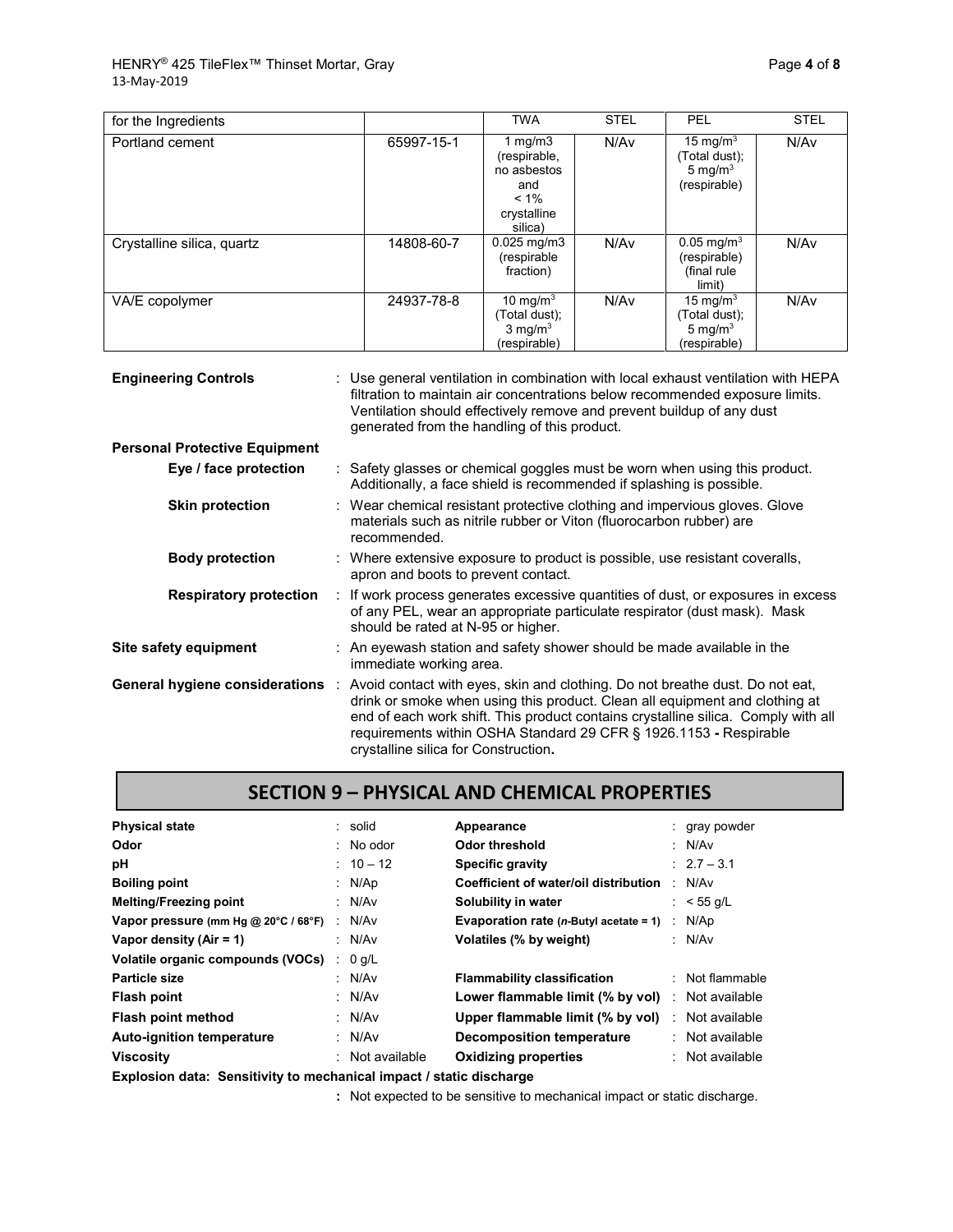| <b>Reactivity</b>                      | : Contact with water may cause hydration and formation of caustic calcium<br>hydroxide. |
|----------------------------------------|-----------------------------------------------------------------------------------------|
| <b>Stability</b>                       | : Stable under the recommended storage and handling conditions prescribed.              |
| <b>Hazardous reactions</b>             | : Hazardous polymerization does not occur.                                              |
| <b>Conditions to avoid</b>             | : High temperatures.                                                                    |
| Materials to avoid and incompatibility |                                                                                         |
|                                        | : Oxidizing agents. Strong acids.                                                       |

**Hazardous decomposition products**

: None known, refer to hazardous combustion products in Section 5.

# **SECTION 11 – TOXICOLOGICAL INFORMATION**

| <b>Routes of exposure</b>                                  | <b>YES</b>                  |                                                      | : Inhalation: YES Skin Absorption: NO Skin and Eyes: Yes Ingestion:            |               |  |  |  |  |
|------------------------------------------------------------|-----------------------------|------------------------------------------------------|--------------------------------------------------------------------------------|---------------|--|--|--|--|
| <b>Symptoms of exposure</b>                                | $\therefore$ See Section 4. |                                                      |                                                                                |               |  |  |  |  |
| <b>Calculated Acute Toxicity Estimates for the Product</b> |                             |                                                      |                                                                                |               |  |  |  |  |
| Inhalation                                                 | : Not Available             |                                                      |                                                                                |               |  |  |  |  |
| Oral                                                       | : Not Available             |                                                      |                                                                                |               |  |  |  |  |
| Dermal                                                     | : Not Available             |                                                      |                                                                                |               |  |  |  |  |
| <b>Toxicological data</b>                                  |                             | below for individual ingredient acute toxicity data. | : There are insufficient data for estimating the product's acute toxicity. See |               |  |  |  |  |
| <b>Acute Toxicity Parameters</b>                           | $CAS \#$                    | LC50, Inhalation                                     | LD50, Oral                                                                     | LD50, Dermal  |  |  |  |  |
| for the Ingredients                                        |                             | mg/L, Rat, 4 hr                                      | mg/kg, rat                                                                     | mg/kg, rabbit |  |  |  |  |
| Portland cement                                            | 65997-15-1                  | N/A <sub>v</sub>                                     | N/Av                                                                           | N/Av          |  |  |  |  |

| <b>POLITIC INSPONSIVE</b>  |            | $11.97 - 1.104$ , $1.11$ | g.ng, .u. | $mgm$ g, rubbit |
|----------------------------|------------|--------------------------|-----------|-----------------|
| Portland cement            | 65997-15-1 | N/Av                     | N/Av      | N/Av            |
| Crystalline silica, quartz | 14808-60-7 | N/Av                     | N/Av      | N/Av            |
| VA/E copolymer             | 24937-78-8 | N/Av                     | > 1.000   | N/Av            |
|                            |            |                          |           |                 |

| Skin corrosion or irritation                             | $\therefore$ Causes skin corrosion when wet.                                                                                                                                                                                                                                                           |  |  |  |  |
|----------------------------------------------------------|--------------------------------------------------------------------------------------------------------------------------------------------------------------------------------------------------------------------------------------------------------------------------------------------------------|--|--|--|--|
| Serious eye damage / eye irritation                      |                                                                                                                                                                                                                                                                                                        |  |  |  |  |
|                                                          | : Causes eye burns. May cause blindness.                                                                                                                                                                                                                                                               |  |  |  |  |
|                                                          | <b>Respiratory or skin sensitization</b> : Portland cement may cause an allergic skin reaction, in hypersensitive<br>individuals possibly due to trace amounts of chromium.                                                                                                                            |  |  |  |  |
| <b>Germ cell mutagenicity</b>                            | : None known.                                                                                                                                                                                                                                                                                          |  |  |  |  |
| Carcinogenic status                                      | : This product contains Crystalline silica. Crystalline silica (respirable size) is<br>classified as carcinogenic by inhalation by IARC (Group 1), ACGIH (Group<br>A2), NTP (Group 1) and OSHA (OSHA Select carcinogen). No other<br>components are listed as carcinogens by ACGIH, IARC, OSHA or NTP. |  |  |  |  |
| <b>Reproductive toxicity</b>                             | : None known.                                                                                                                                                                                                                                                                                          |  |  |  |  |
| <b>Specific Target Organ Toxicity, Single Exposure</b>   |                                                                                                                                                                                                                                                                                                        |  |  |  |  |
|                                                          | : May cause respiratory irritation.                                                                                                                                                                                                                                                                    |  |  |  |  |
| <b>Specific Target Organ Toxicity, Repeated Exposure</b> |                                                                                                                                                                                                                                                                                                        |  |  |  |  |
|                                                          | : May cause lung damage (silicosis) upon repeated or prolonged exposure.<br>Silicosis may be accompanied by complications such as kidney damage and<br>autoimmune disorders.                                                                                                                           |  |  |  |  |
| <b>Aspiration hazard</b>                                 | : None known.                                                                                                                                                                                                                                                                                          |  |  |  |  |
| <b>Additional information</b>                            | : N/Av                                                                                                                                                                                                                                                                                                 |  |  |  |  |

# **SECTION 12 – ECOLOGICAL INFORMATION**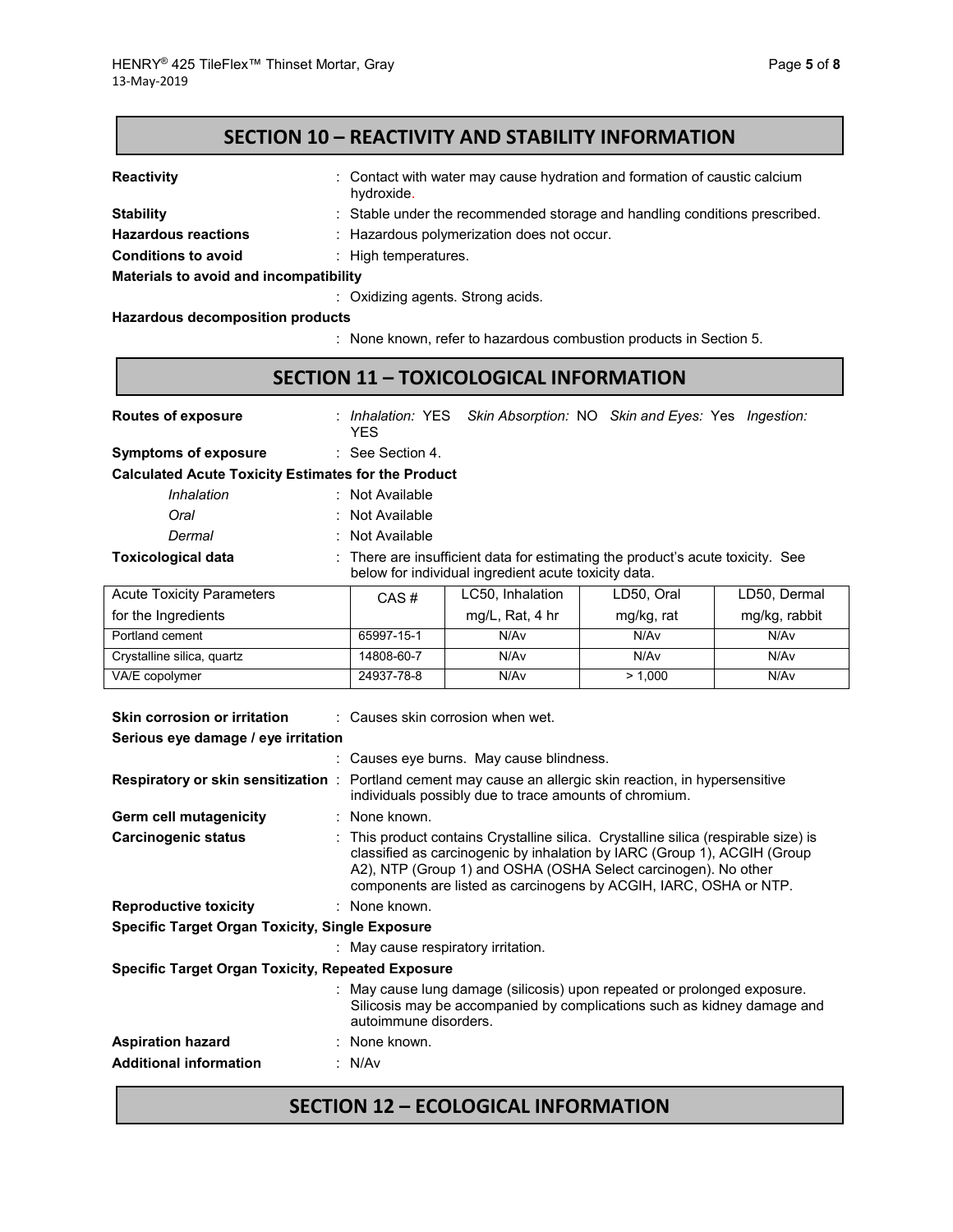| <b>Environmental effects</b>                  | : The product should not be allowed to enter drains or water courses or be<br>deposited where it can affect ground or surface waters. |
|-----------------------------------------------|---------------------------------------------------------------------------------------------------------------------------------------|
| Ecotoxicological                              | : No data is available on the product itself.                                                                                         |
| <b>Ecotoxicity</b>                            | $\therefore$ No data available.                                                                                                       |
| <b>Biodegradability</b>                       | : No data available.                                                                                                                  |
| Bioaccumulative potential: No data available. |                                                                                                                                       |
| Mobility in soil                              | : No data available.                                                                                                                  |
| <b>PBT and vPvB assessment</b>                |                                                                                                                                       |
|                                               | $:$ No data available.                                                                                                                |
| Other adverse effects                         | : No data available.                                                                                                                  |

### **SECTION 13 – DISPOSAL CONSIDERATION**

| <b>Handling for disposal</b> | : Handle waste according to recommendations in Section 7.                                                                                                                                     |
|------------------------------|-----------------------------------------------------------------------------------------------------------------------------------------------------------------------------------------------|
| <b>Methods of disposal</b>   | : Dispose in accordance with all applicable federal, state, provincial and local<br>regulations. Contact your local, state, provincial or federal environmental<br>agency for specific rules. |
| Packaging                    | : Handle contaminated packaging in the same manner as the product.                                                                                                                            |
| RCRA                         | : For disposal of unused or waste material, check with local, state and federal<br>environmental agencies.                                                                                    |

### **SECTION 14 – TRANSPORTATION INFORMATION**

| Regulatory<br><b>Information</b>                      | UN<br><b>Number</b> | <b>Shipping Name</b>                                                    | Class       | Packing<br>Group | Label       |
|-------------------------------------------------------|---------------------|-------------------------------------------------------------------------|-------------|------------------|-------------|
| <b>TDG</b>                                            | <b>None</b>         | This product is not regulated according to Canadian<br>TDG regulations. | <b>None</b> | <b>None</b>      | <b>None</b> |
| <b>TDG</b><br><b>Additional</b><br><b>Information</b> | <b>None</b>         |                                                                         |             |                  |             |
| <b>49 CFR/DOT</b>                                     | <b>None</b>         | This product is not regulated according to US DOT<br>regulations.       | <b>None</b> | <b>None</b>      | <b>None</b> |
| <b>49 CFR/DOT</b><br><b>Additional</b><br>Information | <b>None</b>         |                                                                         |             |                  |             |

**Not regulated by IMDG. Not regulated by IATA. Not a Marine Pollutant.**

### **SECTION 15 – REGULATORY INFORMATION**

#### **Canadian Information:**

This product has been classified according to the hazard criteria of the Hazardous Products Regulations (HPR). This SDS contains all information required by the HPR.

Canadian Environmental Protection Act (CEPA) information: All ingredients listed appear on either the Domestic Substances List (DSL) or the Non- Domestic Substances List (NDSL).

#### **US Federal Information:**

TSCA: All listed ingredients appear on the Toxic Substances Control Act (TSCA) inventory.

CERCLA Reportable Quantity (RQ) (40 CFR 117.302): None reported.

SARA TITLE III: Sec. 311 and 312, SDS Requirements, 40 CFR 370 Hazard Classes: Immediate (Acute) health hazard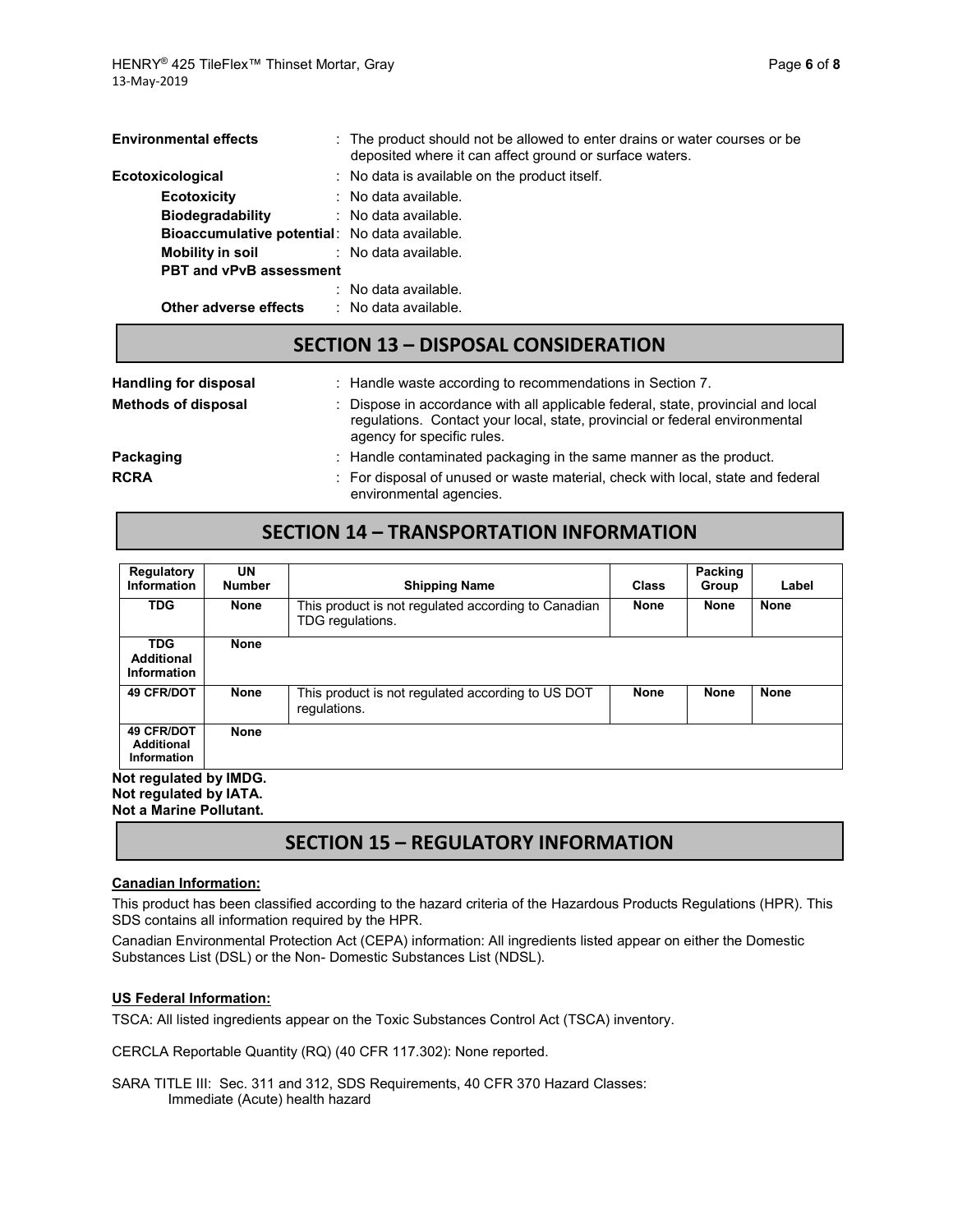#### Chronic Health Hazard.

Under SARA Sections 311 and 312, the EPA has established threshold quantities for the reporting of hazardous chemicals. The current thresholds are 500 pounds or the threshold planning quantity (TPQ), whichever is lower, for extremely hazardous substances and 10,000 pounds for all other hazardous chemicals.

SARA TITLE III: Sec. 313, Toxic Chemicals Notification, 40 CFR 372: This material is not subject to SARA notification requirements, since it does not contain any Toxic Chemical constituents above *de minimus* concentrations.

#### U.S. State Right to Know Laws

California Proposition 65: See product label for information regarding Proposition 65.

Other State Right to Know Laws:

| Ingredient on State RTK Law? | CAS #      | СA | MA  | ΜN  | NJ  | NΥ | PA  | RI  |
|------------------------------|------------|----|-----|-----|-----|----|-----|-----|
| Portland cement              | 65997-15-1 | No | YES | No  | YES | No | YES | YES |
| Crystalline silica, quartz   | 14808-60-7 | No | YES | YES | YES | No | YES | YES |

|                    | <b>SECTION 16 - OTHER INFORMATION</b>                                                   |
|--------------------|-----------------------------------------------------------------------------------------|
| <b>HMIS Rating</b> | *- Chronic Hazard 0 - Minimal $1 -$ Slight 2 – Moderate 3 – Serious 4 – Severe          |
|                    | Health: *3 Flammability 0 Physical Hazard 1 PPE:                                        |
|                    | Gloves, safety glasses                                                                  |
| Legend             | : ACGIH: American Conference of Governmental Industrial Hygienists                      |
|                    | <b>CAS: Chemical Abstract Services</b>                                                  |
|                    | CERCLA: Comprehensive Environmental Response, Compensation, and Liability Act of        |
|                    | 1980                                                                                    |
|                    | CFR: Code of Federal Regulations<br>DOT: Department of Transportation                   |
|                    | DSL: Domestic Substances List                                                           |
|                    | EPA: Environmental Protection Agency                                                    |
|                    | GHS: Globally Harmonized System                                                         |
|                    | HEPA: High Efficiency Particulate Air [filter]                                          |
|                    | HMIS: Hazardous Materials Information System                                            |
|                    | HPR: Hazardous Products Regulations                                                     |
|                    | IARC: International Agency for Research on Cancer                                       |
|                    | Inh: Inhalation                                                                         |
|                    | mg/L: milligrams per Liter (of air)                                                     |
|                    | mg/kg: milligrams per Kilogram (of body mass)                                           |
|                    | N/Av: Not Available                                                                     |
|                    | N/Ap: Not Applicable                                                                    |
|                    | NFPA: National Fire Protection Association                                              |
|                    | NIOSH: National Institute of Occupational Safety and Health                             |
|                    | NTP: National Toxicology Program<br>OSHA: Occupational Safety and Health Administration |
|                    | PBT: Persistent, Bioaccumlative, and/or Toxic                                           |
|                    | PEL: Permissible exposure limit                                                         |
|                    | PPE: Personal Protection Equipment                                                      |
|                    | RCRA: Resource Conservation and Recovery Act                                            |
|                    | SARA: Superfund Amendments and Reauthorization Act                                      |
|                    | STEL: Short Term Exposure Limit                                                         |
|                    | TDG: Canadian Transportation of Dangerous Goods Act & Regulations                       |
|                    | TLV: Threshold Limit Values                                                             |
|                    | <b>TSCA: Toxic Substance Control Act</b>                                                |
|                    | TWA: Time Weighted Average                                                              |
|                    | vPvB: (very) Persistent, (very) Bioaccumulative and/or Toxic                            |
|                    | WHMIS: Workplace Hazardous Materials Identification System                              |

#### **Disclaimer of Liability**

The Information presented herein is supplied as a guide to those who handle or use this product and has been prepared in good faith by technically knowledgeable personnel. It is not intended to be all-inclusive. The manner and conditions of use and handling